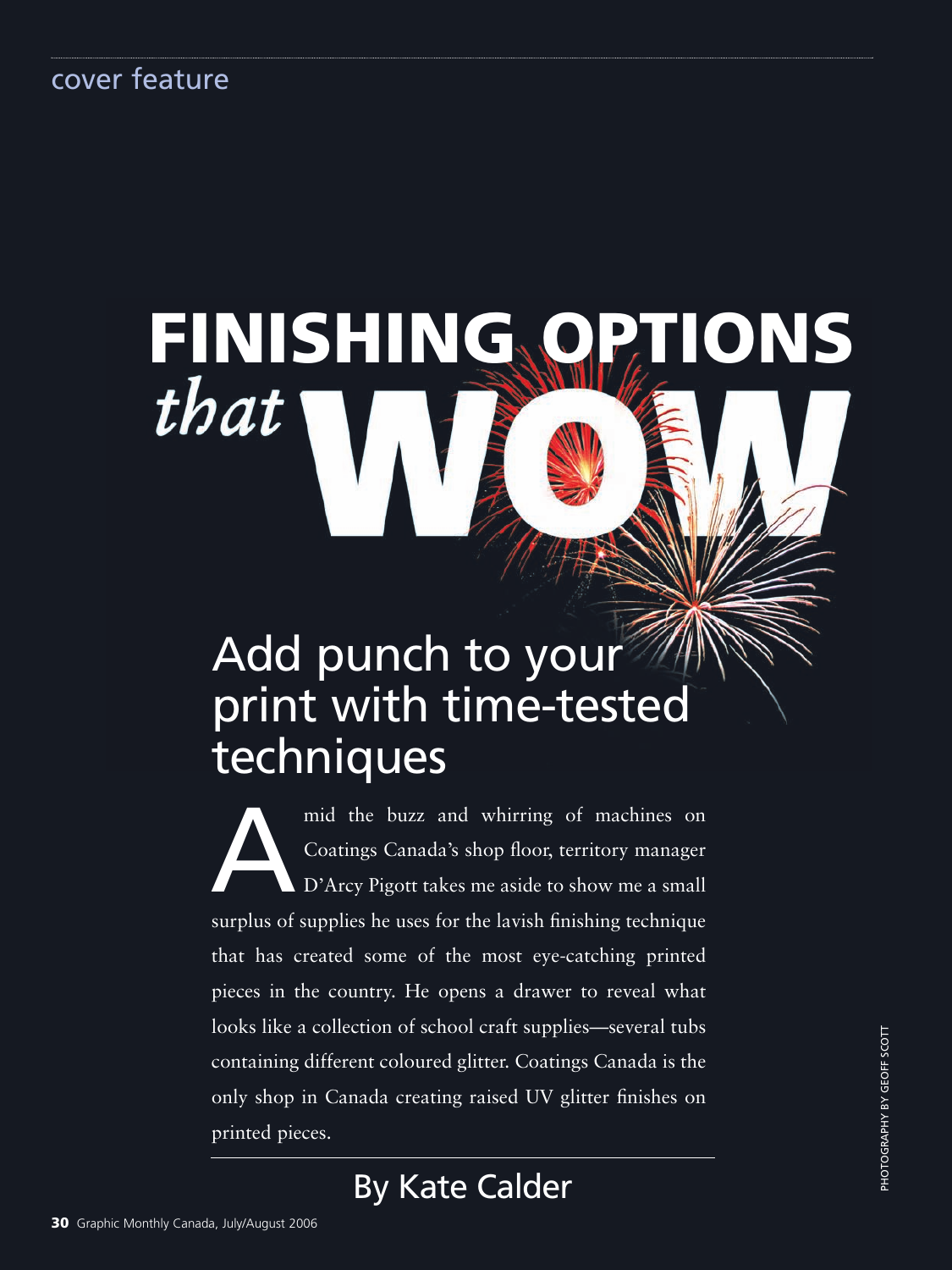#### OUR C**O**VER

This issue's explosive cover was finished at Coatings Canada. Our art director created a separate photoshop file to represent the glitter. From that file, a piece of film was output, which Coatings Canada then used to create a silk screen. A small *Graphic Monthly* team was on-hand at the beginning of the press run to oversee the amount of glitter. We decided on a 3:1 ratio of glitter to UV coating, which brings the fireworks to life without overwhelming the artwork. The raised UV coating with glitter was applied in a single pass to the printed covers and then shipped for binding.

It takes me a while to get my head around the process. It isn't until Pigott shows me the measuring cup and mimics himself dumping it on the silk screen that I understand. There is no computerized measuring system, no dedicated application tube, no sophisticated intrusion device. Someone actually pours silver or gold glitter into a measuring cup, mixes it with UV



coating and then manually pours it onto the flatbed silk screen. It's that low-tech, that analogue. And the results are breathtaking.

The shop's samples include a delicate spider web that appears to glimmer with morning dew, and a peacock feather with life-like iridescence. Recently the shop produced promotional posters for individual packets of iced tea mix. The poster used glitter to illustrate the shimmering crystals being poured into a bottle of water. On our cover, exploding fireworks erupt into a night sky. "It puts the magic back in printing," says Pigott.

Though the process is straightforward now, it took two years of research and development for Coatings Canada to perfect it. Everything from the exact combination of UV coating and glitter to the use of calendar screen mesh to the material and angle of the squeegee on the press had to be just right to achieve perfect results. The process requires that the customer is on the premises at the beginning of the run because the amount of glitter added to the UV coating starts off on a one-to-one ratio and is altered manually until the sparkle is just right. Pigott explains that using the screen process enables the shop to put down a thicker UV coating, which encapsulates the glitter. Also, the operators can lock a screen into place so it can't move, ensuring deadon registration. The silk screen finishing process adds time to a production schedule, and each job is so design-specific that it's impossible to estimate an average rate of speed for the process. But the overall appeal is worth the time and effort.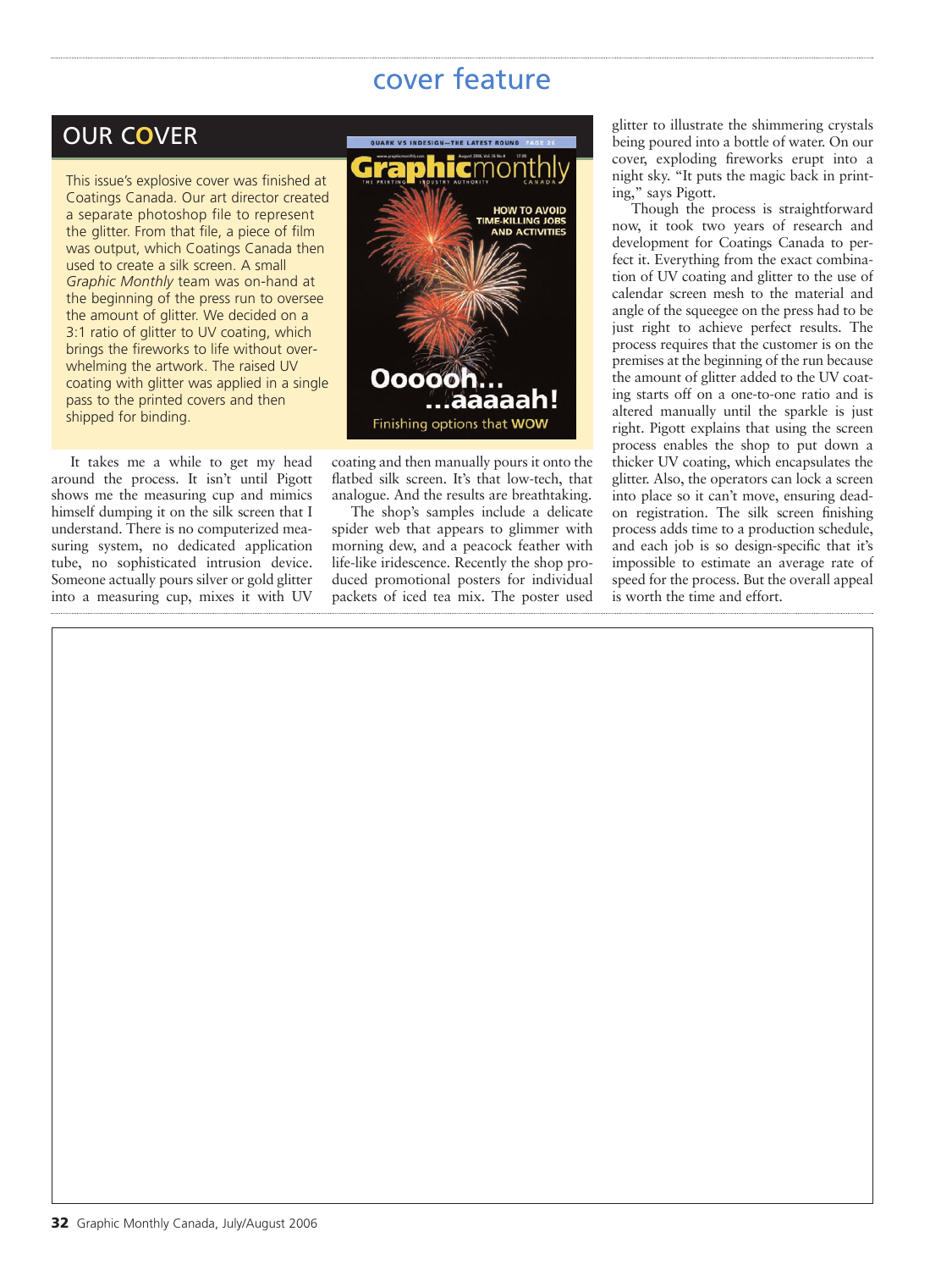

Top, raised UV with glitter makes a spider web glimmer. Bottom, raised UV coating gives a linear illustration depth and sheen.

*Source: Coatings Canada*

Did the glittery fireworks on the cover catch your eye? Did you pick up the magazine and run your hands over the raised UV? This tactile reaction to and interaction with a printed piece is a good example of the benefits that simple finishing techniques can bring to ink on paper. Raised UV glitter is a shining example, but embossing, foil stamping, die cutting and laminating all give an added punch to printed pieces. Is finishing top of mind in your services repertoire and are you offering or suggesting finishing techniques to your customers?

#### **Realizing the benefits**

"Printers can make their product stand out from all the others by using finishing techniques. An example: the packaging industry uses foil more readily on labels and boxes, and it does have a definite impact. People pick it up, they look at it. Of course, once it's in their hands it's easier to make the sale," says Rod Clark of Presscraft Litho Finishing, in Toronto. The shop's services include hot foil stamping, die cutting, embossing, and auto gluing.

Clark says that although he hasn't seen a lot of change in finishing capabilities, the variety and benefits they offer people seem to go unpromoted among a lot of printers.

"The hard part is getting right in front of the client to identify with them the benefits they would have if they did this type of finishing. Some of them just don't have time, or they turn a blind eye," says Clark.

Daniel Boram, partner of Vancouverbased Abacus Foil & Embossing also sees the need to reach out to printers with ideas and information. He is in the process of putting together a brochure illustrating the different techniques of foil embossing that

#### F**O**IL STAMPING

You'd be surprised, but just **CC** You'd be surprised, but just<br>a little bit of foil can really enhance a piece. It looks clean and sharp<br>and isn't hard to do. 22 and isn't hard to do. — John Fasulo

PRESTON'S PRINTERS TORONTO

Indeed the process behind foil stamping, also known as flat stamping, hot stamping, gold stamping, blocking, and leafing, is straightforward and hasn't really changed all that much over the last ten years, while the rest of the printing industry has gone through revolutionary changes. The die that stamps the image is mounted on a platen and heated to a carefully controlled temperature, according to the type of foil and stock being imprinted. When the die presses against the foil, the heat releases the colouring layer from the foil and binds it to the substrate.



Gold foil embossing and stamping gives twodimensional appeal to Rupert Resources' logo on its presentation folders, letterhead and business cards. *Source: Abacus Foil & Embossing*

With the right design and materials, adding a colour of foil can be less expensive than adding another colour of ink. In fact you can stamp multiple colours of foil in a single pass. Foil over foil also adds colour options with an additional pass through the foil process. The effects are virtually limitless; foil isn't just metallics, it's also available in different colours, finishes and effects, from marble, snake skin, imitation leather, pearls, woodgrains, holograms, pigments, metallics and subtle tints. Also, foil can be laminated, die cut, overprinted, and creased and folded.



Best choices for foil stamping are smooth coated stocks. Cast coated paper will create a sheet that reflects light like a mirror and gives foil brilliance.

**■**Supply the stamper with a sample sheet and specify the name and weight of the stock you'll be using to be sure that the proper foil is ordered.

**■**If foil is to be stamped over ink, alert your printer so proper inks are used. It's often better to apply the foil first, then the coating or lamination.

**■**Pieces with large, solid areas of foil as well as fine detail will generally require two passes.

**■**Different foils have different characteristics in terms of durability, scratch resistance, fade resistance, chemical resistance, brittleness, opacity, adherence and colour.

■ Not all foil can run through a laser printer. Dry textured parchment and recycled stock have low adherence properties and can cause the foil to release, crack, peel or dull under the heat extremes of a laser printer. Ask for a test sheet to run through the printer.

**■**Translucent pigment, pastel tint and pearl foils will be altered dramatically by the colour of the underlying stock.

■Let the finishing shop know if the same job uses two slightly different stocks, or if the stock came in two separate batches. A change in thickness while the job is being foil stamped will affect the pressure and can flatten dies.

■Inks and varnishes that contain high percentages of wax, Teflon or silicon are resistant to foil's adhesive. Stamping over UV or catalytic coatings, lacquers and certain film laminations can also be difficult.

**■**Wax free inks are necessary if you are foil stamping over a printed surface. Rubber-based inks are also difficult to foil stamp over.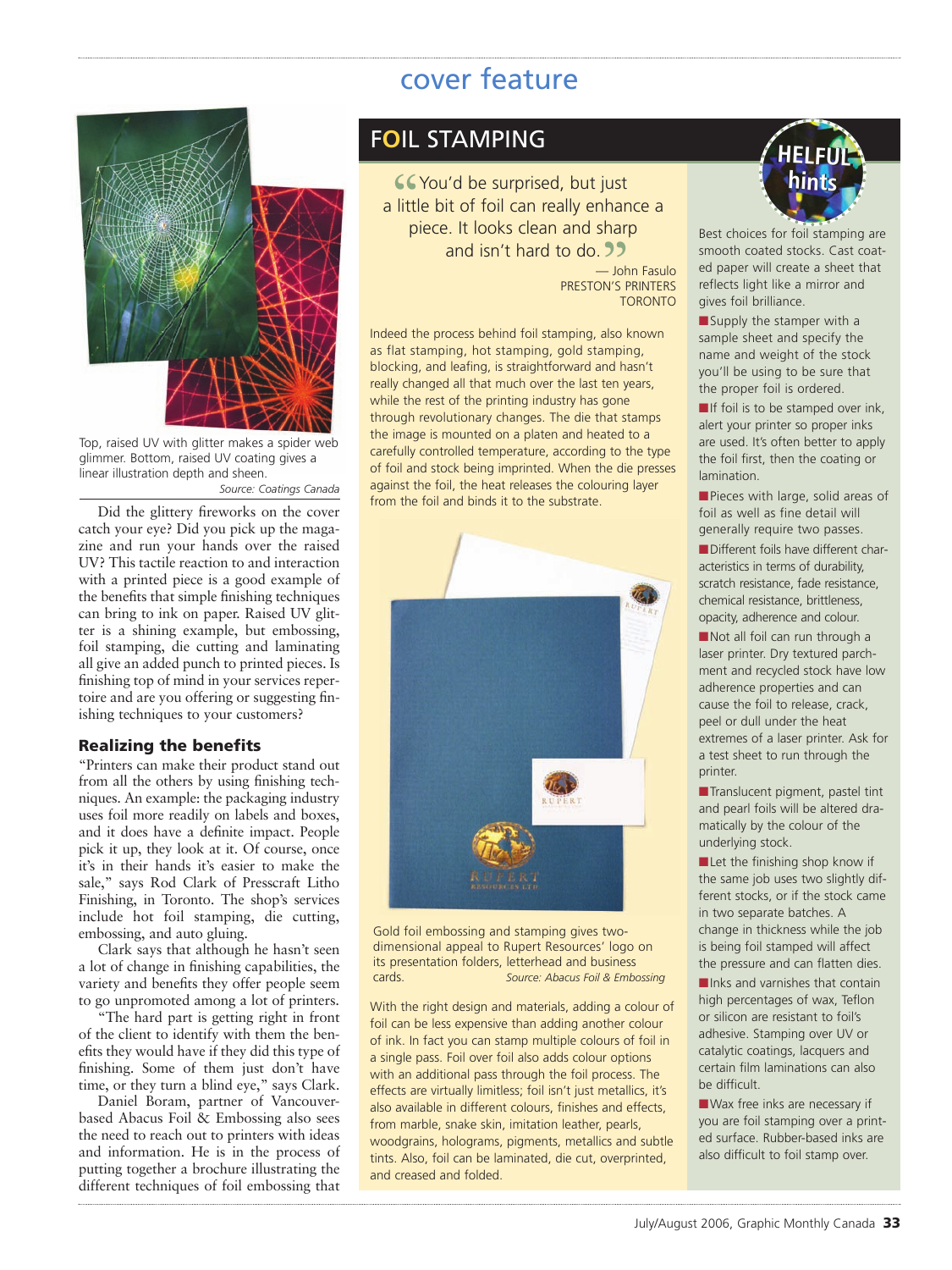#### EMB**O**SSING

Most people describe embossed pieces as elegant and subtle. The raised image creates shadows giving the image definition, depth and providing the whole printed piece with an extra dimension. The raised surface of an embossed image is created by stretching the paper fibres under pressure and heat. It involves an etched metal die and matching counterdie. Textured stock, such as laid or linen will flatten in the embossed areas, giving them even more contrast.

#### EMBOSSING TECHNIQUES

Different embossing techniques create different effects. Creating an indented image is called debossing. Embossing on paper without a printed image is known as blind embossing. Glazing can also be used with blind embossing images on textured papers. A burnished effect is created with increased heat and pressure, which looks especially good on medium to dark stock. It's possible to create a beveled or rounded edge or a sculpted look with many levels of etching. Gloss emboss combines a clear foil with blind embossing. Tint leaf combination combines the effect of blind embossing with pastel tinting of the image. Textured emboss gives a tactile quality to embossing or foil stamping. Typical textures are pebble or woodgrain.

**WHAT YOU NEED TO KNOW** IT'S ALL IN THE STOCK

■ **Bulky** paper stocks are ideal for embossing. Text and cover papers with high cotton fibre content create the

most effective embossing. Cotton fibres are longer, stronger and more supple than wood fibres. Premium coated stocks in the 6 to 12 point range emboss well, but coated papers of lighter stock cannot be stretched as much and can crack.

# <u>UMANPOWER</u> **FAMANPOWER** SULANPOWER

Multi-level embossing in thick white stock creates a subtle and elegant feel for this Manpower logo.

*Source: Abacus Foil & Embossing*

will include information on paper types and creative options and be will distributed in Vancouver as a marketing tool.

"There are some old techniques that are really sharp and have been around for years but aren't used and could win a contract over the competition if they came with that idea," says Boram.

Preston's Printers in Toronto is a 21 year-old finishing shop that owner John Fasulo says uses old-fashioned skill and knowledge as a big part of its process.

"A lot of people put emphasis on the stock. They spend X amount of dollars on a paper, but really they can get a basic stock and add a little bit of foil, or a little bit of embossing and enhance the product so much more," says Fasulo. He says he sees a lack of knowledge about finishing processes holding printers back. "They don't know much about it, so they're afraid to sell it. If somebody comes to us with a foil job, we try to make it as easy as possible because the last thing we need is an upset printer," he says.

#### **Working together**

House of Foil in Oakville specializes in holographic foil stamping, a technique that is invaluable in security printing and that

#### DIE C**U**TTING

Not as glamourous or easy to upsell, as say foil stamping or spot coating, die cutting is the silent, yet ubiquitous sibling in the family of finishing techniques. Presentation folders and folded cartons and packages simply must be die cut.

Look around on your desk, I guarantee something is die cut. " ,<br>"

— Daniel Boram **ABACUS VANCOUVER** 

...A CD holder, an advertising window in a calendar, the matting in a picture frame. Just how that die cut was produced depends on the shop, the client's budget and the complexity of the job. Die cutting is still a traditional, skilled trade, but automated, laser-cutting systems are



slowly increasing their presence on shop floors. Preparing dies with lasers as opposed to manually is fast and intricate, but not always necessary for inexpensive, simple cuts. There is a definite mix of traditional and more modern die cutting equipment being used in shops across the country. But seemingly old-fashioned equipment still has its place depending on the job at hand. Boram estimates that

about half of the die cutting in the industry is done on newer equipment with lasercut dies.

#### **WHAT YOU NEED TO KNOW**

■ Forgoing the die and laser cutting the actual stock itself is a relatively new development in die cutting that can create an extremely intricate cut-out, but is a slower and more expensive process. Boram says he recently sent a cutting job out to be laser cut because a detailed dog design on the front of a greeting card was so fine and intricate that creating a die would have been more time-consuming and expensive in the long

run, than paying the extra expense of laser cutting.